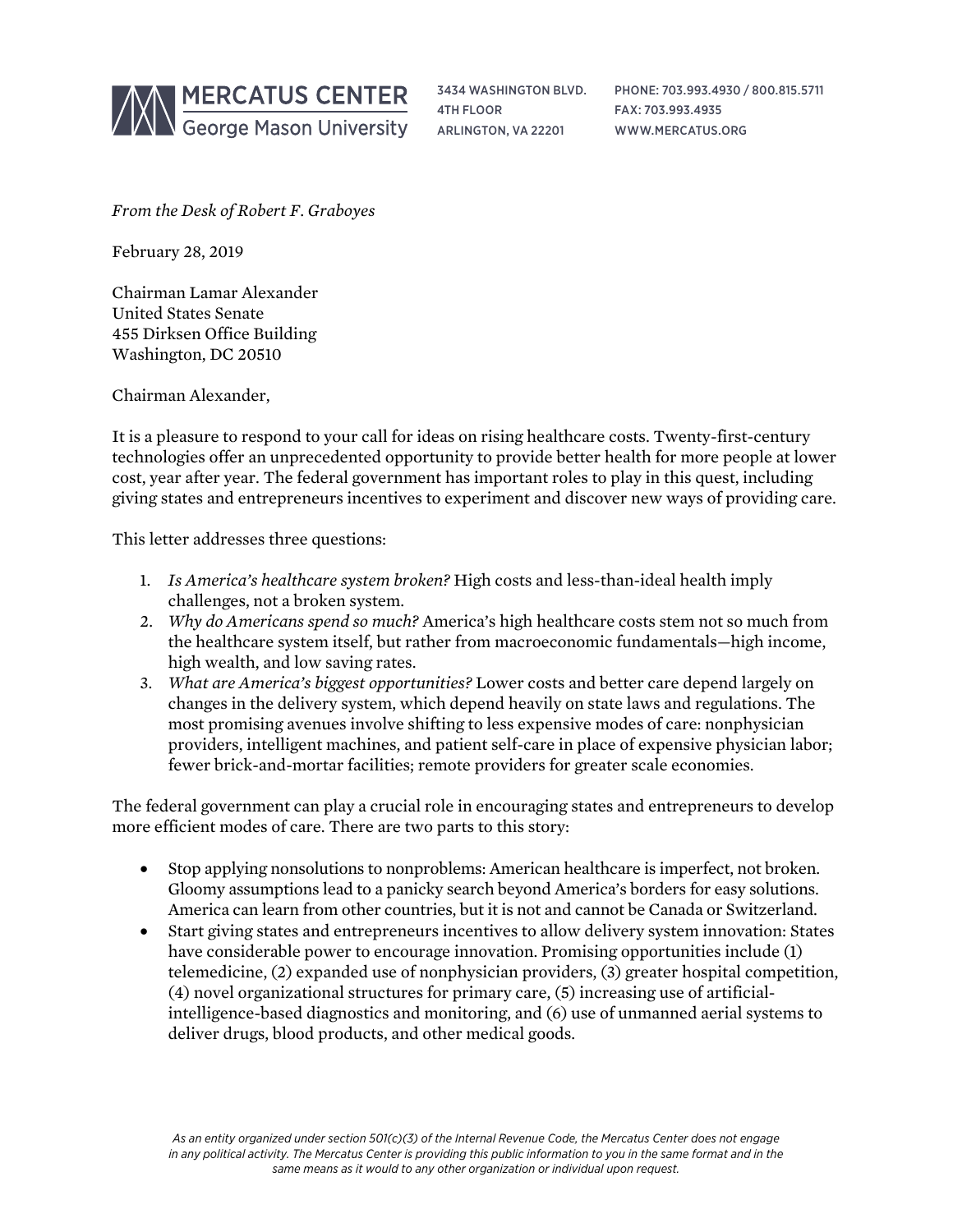Consider this real-life parable: In India, Narayana Health System's 20 hospitals provide cardiac bypass operations for just over \$1,000, versus \$100,000 in the United States. Their success rates and quality of care equal or surpass almost any hospitals in the world. Narayana has opened a hospital in the Cayman Islands in partnership with America's Ascension system. Narayana's CEO, Dr. Devi Shetty, has said, "The best location to build a hospital on the planet today is a ship that is parked in the US waters just outside its territory. . . . The site at the Cayman Islands is the closest approximation that fits the bill." America should study how this visionary innovator achieves such economies and ask why he and his American partners feel compelled to serve American patients from beyond the reach of American law and regulation.<sup>1</sup>

## **Is America's Healthcare System Broken?**

The raw facts are endlessly repeated: America spends more than any other country on healthcare in the aggregate, per person, and as a percentage of gross domestic product (GDP). In 2017, national health expenditures were \$3.5 trillion–\$10,739 per person, or 17.9 percent of GDP.<sup>2</sup> Statistics indicate that America falls short of many other developed nations in certain health metrics. For example, official statistics say that 5.9 American infants per 1,000 die in their first year, versus, say, 3.6 per 1,000 in Switzerland.<sup>3</sup> The Organisation for Economic Co-operation and Development (OECD) shows average life expectancy in America to be 78.6 years, versus Switzerland's 83.7 years.<sup>4</sup>

Many people use these raw numbers to paint a dire picture that America's healthcare system is in crisis; that its high levels of spending result from shortcomings of its healthcare sector and are unsustainable; that American care is unusually rife with waste, fraud, and abuse; that Americans receive inferior care; and that America should restructure its system to resemble those of Europe or Canada.

The Institute of Medicine (IoM) estimated in 2012 that American healthcare wastes \$750 billion per year—30 percent of total healthcare spending.5 Many readers took IoM's estimate (and other similar claims) to mean that huge savings are readily available with no loss of quality of care, if only America manages things just right. Unfortunately, these breathtakingly large estimates are more mirage than reality. As health policy experts Sherry Glied and Adam Sacarny write,

The potential for waste in the health care system is indisputable, and it makes sense to be ever vigilant in addressing it. But it is all too easy to over-state the potential savings from eliminating waste. While situations where things could work better—often labeled as waste—are omnipresent in the health care system, the steps needed to eliminate these instances of waste are often challenging, and in many cases, the cost of the cure is likely to be greater than the cost of the disease. The health care sector does not seem to be worse at eliminating waste than are other sectors, where many of the factors ostensibly generating excess health care waste are not in play. Supposedly pain-free treatments to raise the productivity of the health care sector are few and far between. The most

l <sup>1</sup> Soma Das, "Devi Shetty Opens Low-Cost Healthcare Venture in Cayman Islands outside US Regulatory Reach," *Economic Times*, February 24, 2014; Robert F. Graboyes, "High Quality and Low Price Converge at Narayana and Health City Cayman Islands," *Inside Sources*, September 13, 2017.

<sup>2</sup> Centers for Medicare & Medicaid Services, "NHE Fact Sheet," December 6, 2018, [https://www.cms.gov/research-statistics](https://www.cms.gov/research-statistics-data-and-systems/statistics-trends-and-reports/nationalhealthexpenddata/nhe-fact-sheet.html) [-data-and-systems/statistics-trends-and-reports/nationalhealthexpenddata/nhe-fact-sheet.html.](https://www.cms.gov/research-statistics-data-and-systems/statistics-trends-and-reports/nationalhealthexpenddata/nhe-fact-sheet.html)

<sup>3</sup> Organisation for Economic Co-operation and Development, "Infant Mortality Rates," accessed February 9, 2019, <https://data.oecd.org/healthstat/infant-mortality-rates.htm>.

<sup>4</sup> Organisation for Economic Co-operation and Development, "Life Expectancy at Birth," accessed February 9, 2019, [https://](https://data.oecd.org/healthstat/life-expectancy-at-birth.htm) [data.oecd.org/healthstat/life-expectancy-at-birth.htm](https://data.oecd.org/healthstat/life-expectancy-at-birth.htm).

<sup>5</sup> Institute of Medicine, *Best Care at Lower Cost: The Path to Continuously Learning Health Care in America* (Washington, DC: National Academies Press, September 6, 2012).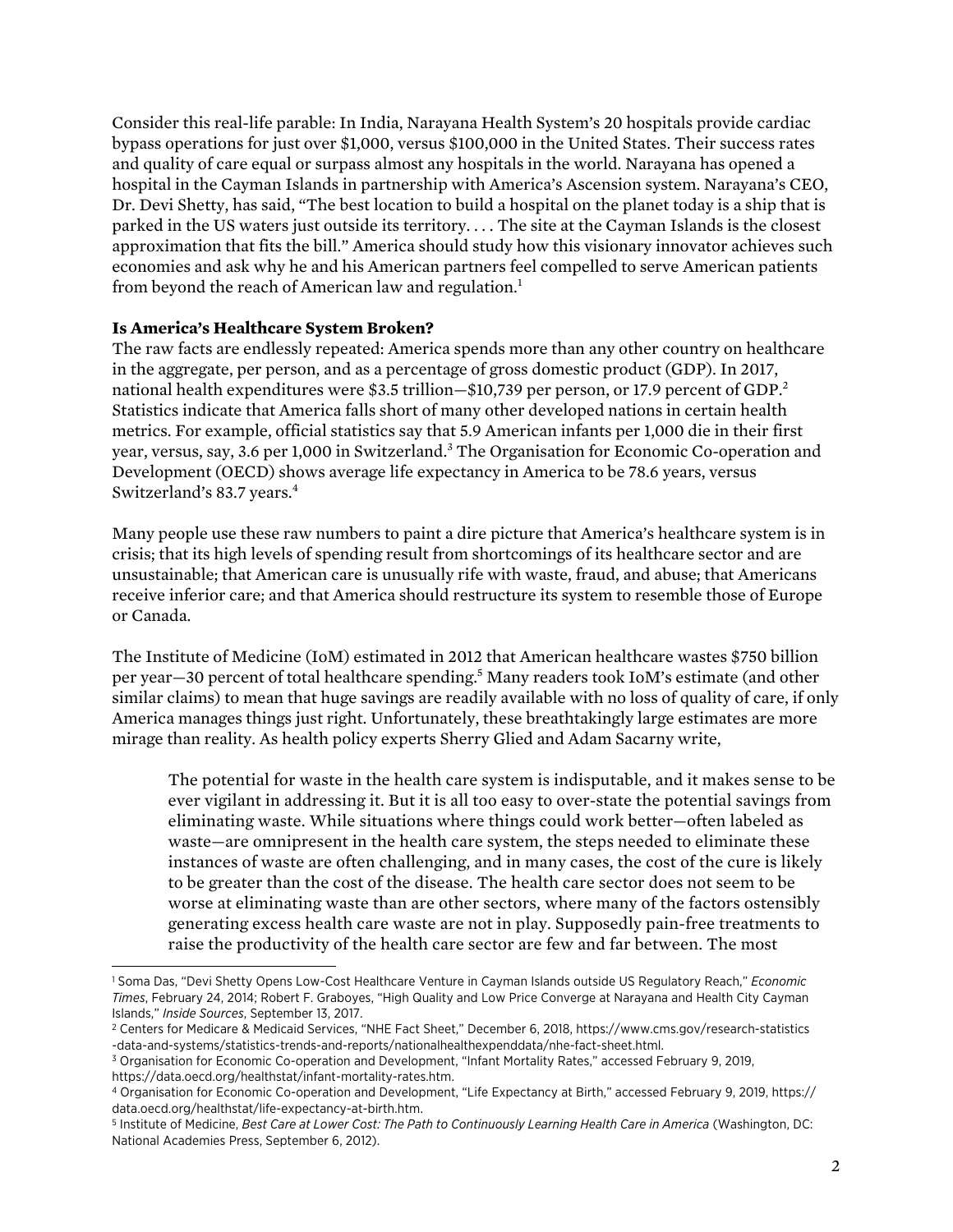commonly touted examples, like electronic medical records and care coordination, remain backed by scant evidence.<sup>6</sup>

While American healthcare has plenty of problems, all these suppositions can be refuted or moderated by careful examination of data. The problems America has are not so much those of waste, fraud, abuse, profligacy, inefficiency, or incompetence. Rather, they are remediable problems of missed opportunities.

## **Why Do Americans Spend So Much?**

Americans' high level of spending results not so much from factors specific to the healthcare sector, but rather from the fact that Americans have high incomes, high accumulated wealth, and low rates of saving. As a percentage of household consumption (as opposed to GDP), American healthcare spending is relatively in line with that of other countries.<sup>7</sup> Reforming American healthcare will not alter these macroeconomic fundamentals.

Canada's Fraser Institute noted that 2013 per capita healthcare expenditures were \$9,086 in the United States and \$4,569 in Canada (17 percent of GDP in America versus 11 percent in Canada).<sup>8</sup> But the Fraser Institute's point was that these numbers do *not* constitute a crisis for America. America's 2013 per capita GDP was \$53,135; Canada's was \$42,701. In income terms, Canadians are 20 percent poorer than Americans. The average American who spends \$9,086 on healthcare still has \$44,049 left over for food, shelter, clothing, roads, military, entertainment, etc. The Canadian spending \$4,569 on healthcare only has \$38,132 remaining for other items. If Canada is not in crisis with \$38,132 per person after healthcare, then it is strange to argue that Americans, with \$44,049 after healthcare, are in crisis. Simply put, Americans spend a lot on health not because their healthcare providers are greedy or inefficient, but rather because Americans are blessed by unparalleled wealth. <sup>9</sup>

America's health status shortcomings are also largely explained by factors outside of healthcare. By one typical estimate, 11 percent of health variation is explained by medical care.10 By that same estimate, 36 percent of that variation is owing to individual behavior (drug use, motor vehicle behavior, etc.). Twenty-four percent results from social circumstances (incarceration, religious involvement, family status, etc.). Twenty-two percent comes from genetics and biology (heredity, nutrition, etc.). Seven percent is explained by environmental factors (pollution, allergens, etc.). One 2006 study suggested that if one filters out instantaneous deaths by homicide, suicide, or accidents—events largely unrelated to healthcare—America would have the longest lifespan of any OECD country.11 America's infant mortality rate is higher than some other countries' rates, in part, because it fully airs its statistical dirty laundry, whereas other countries underreport infant deaths by falsely categorizing many as stillbirths.<sup>12</sup>

l <sup>6</sup> Sherry A. Glied and Adam Sacarny, "Is the US Health Care System Wasteful and Inefficient? A Review of the Evidence," *Journal of Health Politics, Policy and Law* 43, no. 5 (2018): 739–65.

<sup>7</sup> Peter Laakmann, "The Price is Right," *National Review*, October 16, 2017; plaakmann, "Unique Features of the US Health Care System Are Unlikely To Be a Major Cause of High US Health Spending (Abbreviated Version)," *Empirical Scrutiny*, September 26, 2017. These are must-reads for this unconventional view of spending.

<sup>8</sup> John R. Graham, "The Reality of U.S. and Canadian Health-Care Spending," *Fraser Forum*, March 31, 2016.

<sup>9</sup> A detailed and impressive statistical exploration of this argument is found here: "Disposable Income Also Explains US Health Expenditures Quite Well," *Random Critical Analysis*, April 13, 2017.

<sup>10</sup> Edwin Choi and Juhan Sonin, "Determinants of Health," *GoInvo*, November 15, 2018.

<sup>11</sup> Robert L. Ohsfeldt and John E. Schneider, *The Business of Health: The Role of Competition, Markets, and Regulations* (Washington DC: AEI Press, 2006). This estimate is methodologically controversial but at least suggests that a significant portion of America's longevity deficit may result from violent deaths, over which the healthcare system has little influence. <sup>12</sup> Nicholas Eberstadt, *The Tyranny of Numbers: Mismeasurement and Misrule* (Washington DC: AEI Press, 1995). Eberstadt notes that the sizable difference between Swiss and American infant mortality rates could be almost entirely explained by Swiss underreporting of infant deaths.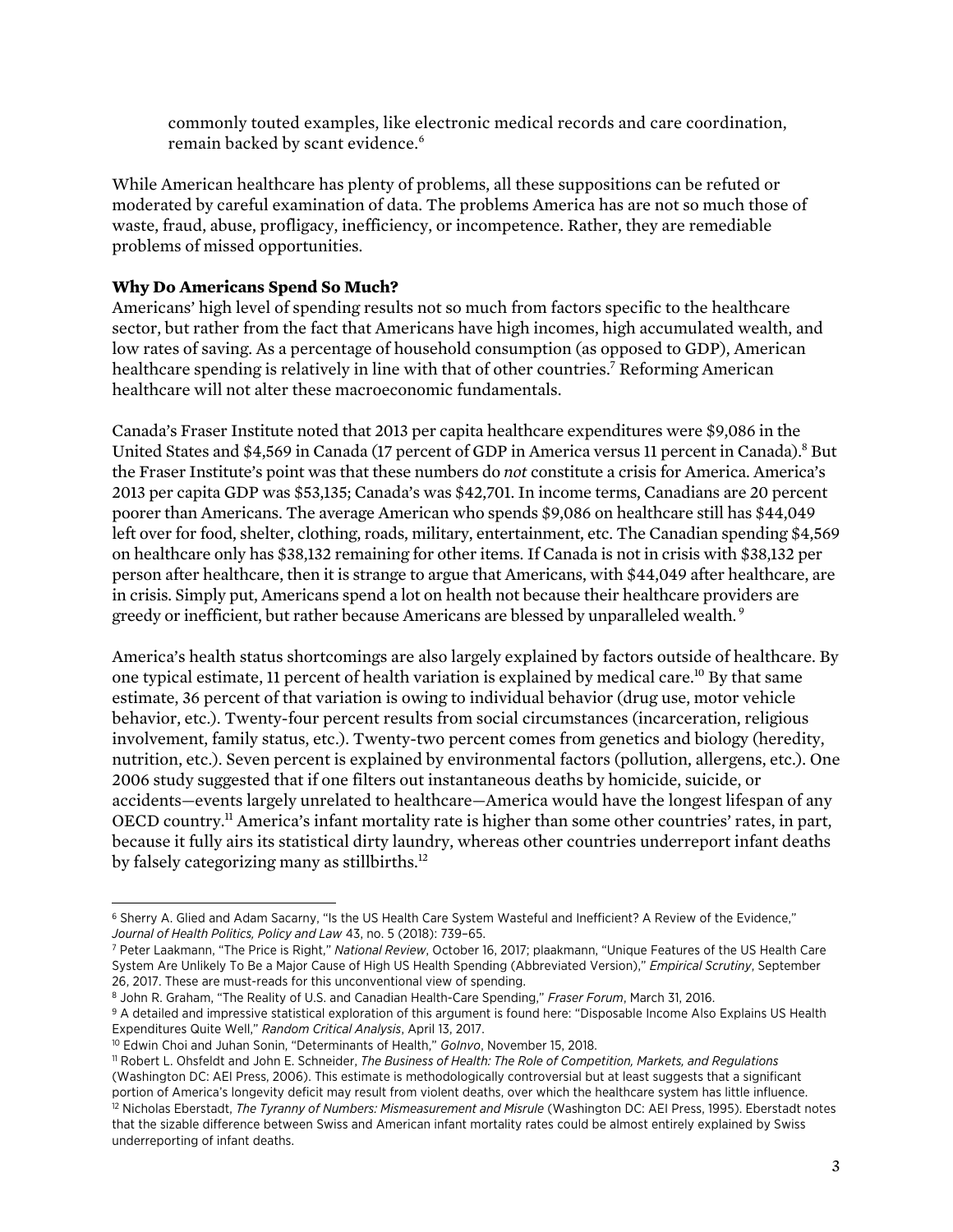If America seeks to adopt other countries' healthcare systems like off-the-rack suits, then Americans are bound to be disappointed. Yes, Canadians spend less on care than Americans do, but mostly for reasons that are not replicable in the United States. Consider an analogy: In 2018, a Big Mac hamburger cost \$5.51 on average in the United States and \$5.07 in Canada.<sup>13</sup> That 8.7 percent difference does not represent inefficiency or profligacy or failure in the United States. It simply represents different market conditions. Adopting a "Canadian-style hamburger system" in America will not bring those prices any closer together. One factor that makes Canadian healthcare less expensive than America's is the fact that Americans pay doctors more than Canadians do. In 2008, primary care physicians (family doctors, internists, obstetrician/gynecologists, and so forth) earned 50 percent more on average in America than in Canada—\$186,582 versus \$125,000.<sup>14</sup> (The differences were even larger in some specialties.) One possible reason Canadian doctors accept \$125,000 per year is that alternative opportunities for highly intelligent, deeply motivated individuals may be more limited in Canada than in America. Offer physicians \$125,000 in the United States, and would-be medical students will choose careers in law, finance, or information technology instead.

## **What Are America's Biggest Opportunities?**

The more one dives into the numbers, the more obvious it is that the sky is not falling on American healthcare. But America could still do far, far better than it does at present. A traditional assault on waste, fraud, and abuse will almost certainly leave Americans disappointed. Though all three problems exist in American healthcare, their severity and solvability are likely exaggerated in the minds of many medical professionals and laypeople. Unless America allows markets to find new and innovative ways of delivering care, the cost of reducing waste, fraud, and abuse will almost certainly eat away a large percentage of whatever savings America realizes through those efforts.

The real opportunities lie in changing the recipes by which the country delivers care. Americans' enemy is not so much waste, fraud, and abuse as it is stagnation—miring American healthcare in the technologies of yesterday. One way to get more bang for the buck is to substitute less expensive modes of care for more expensive ones:

- 1. A telemedicine visit by a patient may be less expensive for both doctor and patient than an in-office visit, and the ability to contact a doctor from one's own residence in the dead of night can lead to the early detection of serious problems. Yet some states throw up barriers against the adoption of telemedicine.15
- 2. In some states, relatively low-cost nurse practitioners, pharmacists, and others perform tasks that, in other states, require high-cost physician labor.<sup>16</sup>
- 3. In some states, certificate-of-need laws prevent new and innovative hospitals and other providers from competing with older, less efficient institutions or expanding coverage to underserved areas.17

l <sup>13</sup> Statista.com, "Big Mac Index - Global Prices for a Big Mac in July 2018, by Country (in U.S. Dollars)," accessed February 9, 2019, [https://www.statista.com/statistics/274326/big-mac-index-global-prices-for-a-big-mac/.](https://www.statista.com/statistics/274326/big-mac-index-global-prices-for-a-big-mac/)

<sup>14</sup> Miriam J. Laugesen and Sherry A. Glied, "Higher Fees Paid to US Physicians Drive Higher Spending for Physician Services Compared to Other Countries," *Health Affairs* 30, no. 9 (2011): 1647–56.

<sup>15</sup> Robert F. Graboyes, "Telemedicine as Lifesaver — Ian Tong and Doctor on Demand," *Inside Sources*, October 15, 2016; Robert F. Graboyes, "Telepsychiatry — Serving the Underserved," *Inside Sources*, October 9, 2018.

<sup>&</sup>lt;sup>16</sup> Edward J. Timmons, "Healthcare License Turf Wars: The Effects of Expanded Nurse Practitioner and Physician Assistant Scope of Practice on Medicaid Patient Access" (Mercatus Working Paper, Mercatus Center at George Mason University, Arlington, VA, 2016).

<sup>17</sup> Thomas Stratmann et al., "Certificate-of-Need Laws: How CON Laws Affect Spending, Access, and Quality across the States," Mercatus Center at George Mason University, August 29, 2017.